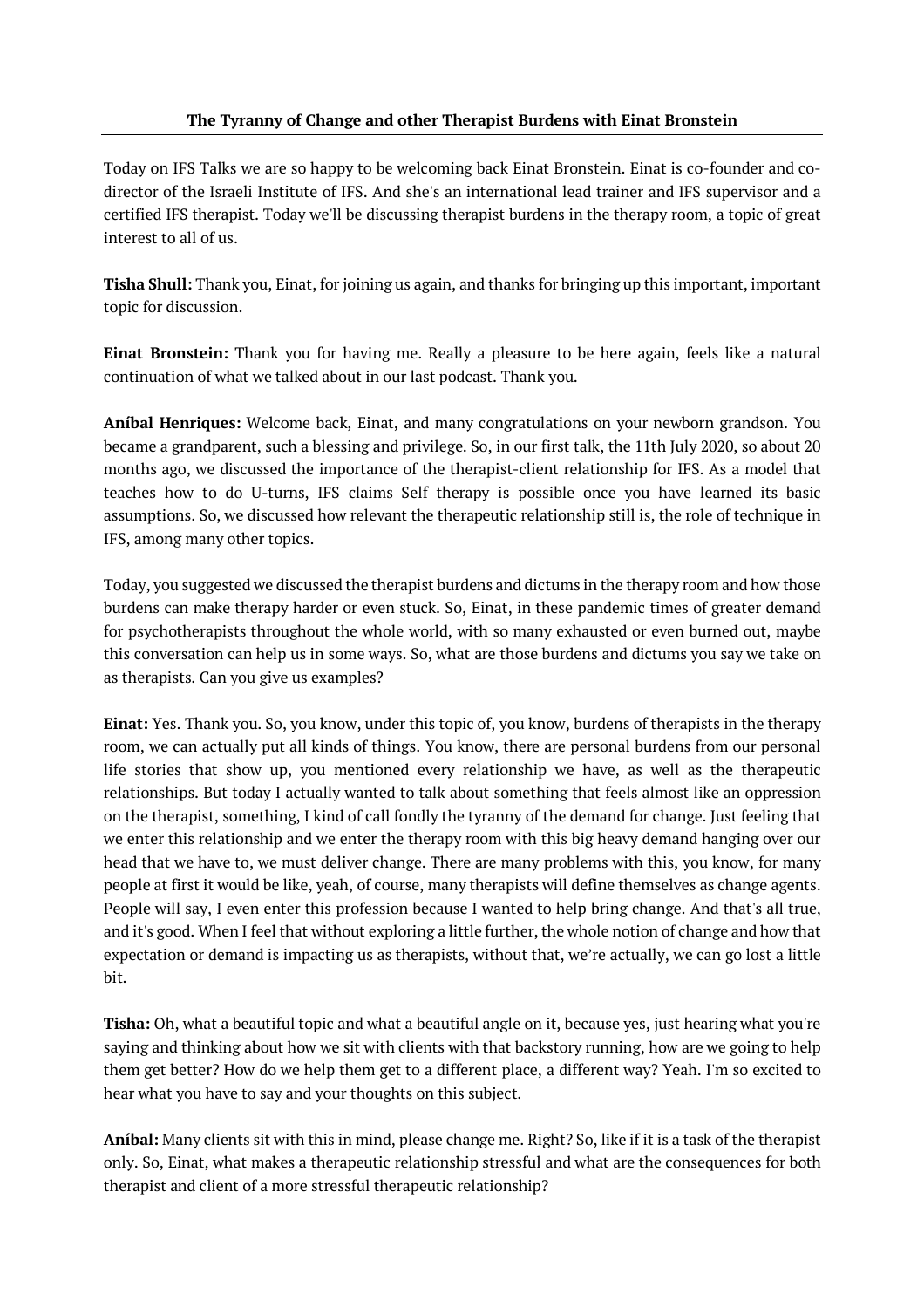**Einat:** Yeah. So, as I said, I think that the stress starts off many times from outside sources. As I said, when the schools that trained us told us that we are change agents and we need to deliver change and that's what therapy is about. When the institutions or the agencies that we work for, have very clear guidelines of what they expect to see, they monitor change, they try to assess change, they want to see certain things happen over time. And so, change is something that is sort of like breathing down the neck of the therapy experience from the get-go. And, of course, the client brings, you know, clients bring this expectation in one form or another and the therapist. So, as we know, so many things in the therapy room are contagious between client and therapist, you know, an inpatient part, a critical part. They sort of start to float between us. And so, the critical impatient of the client, you know, triggers a critical and impatient part of the therapist and vice versa. So, that when parts in both systems, the therapist and the client organizing around achieving change, it affects the entire joint field that organizing parts in both systems, client and therapist, we must have change raise stress in both systems, and they feed off of each other.

**Tisha:** You've named some of your parts or therapist's parts that come up in that dynamic of agency or agenda for change. The part that maybe wants an outcome. What are some of the parts that you've noticed in yourself that really get involved in this process?

**Einat:** Multiple parts, but the most typical parts when therapists, you know, myself included, for sure, all I say is my own observations of myself for starters, and then other therapists that I work with, but the parts that seem to be most triggered in that, that change is a very responsible part, takes responsibility for everything and anything that has to do with the client. A savior, advice giving, solution seeking, directive, problem solving. These are all parts that sort of like, you feel like they pulled up their sleeves and here they go, they are going to make things happen. They're going to help bring change. They work hard. And they are many times, again, as I said, sort of trigger or connect with similar parts of the client or client comes with parts that are very action oriented, solution oriented, seeking to solve problems, seeking to have, you know, get tools and solve problems. And that creates a process that can be, first of all, quite, I would say flat or superficial, but also stressed. And the chain reaction of that is when we have these parts for us and the client that work hard, that try to problem solve, and advice, and directive, things don't happen. And then the chain reaction is we have other parts show up, disappointed, discouraged, feel like failure, judgmental of ourselves and of the client, they come exhausted, depleted. So, and it happens to both us and the client, lose faith in the process and our ability to come out of wherever we're at. So, again, talk about a stressful, demanding and depleting therapy experience for both client and therapist, that's a sure way to get there.

**Aníbal:** It looks like we are making a basic mistake that is to hope for change before accepting and understanding that is one of the change paradoxes, right?

**Einat:** Yes. So, where I go with that is, first of all, you know, I'm not saying, you know, change is not what we want. You know, people come to us because they're in distress, because there's pain and hurt and suffering in their lives. And they want that to stop. You know, that's, if we want to look for change specifically, just people want to stop hurting. They want to like be happier. So, we're looking at, you know, specifics and I want to say the first thing is, you know, when I meet a client, what is the definition of change with this client? Because the way we try to find out is we ask a client, you know, in that first intake, you know, what are your hopes? What are your expectations? What do you expect to get out of this process if it was successful? These are wonderful questions. But the more interesting thing is who is giving us the answers, which parts of the client really answer when we say what change are you seeking?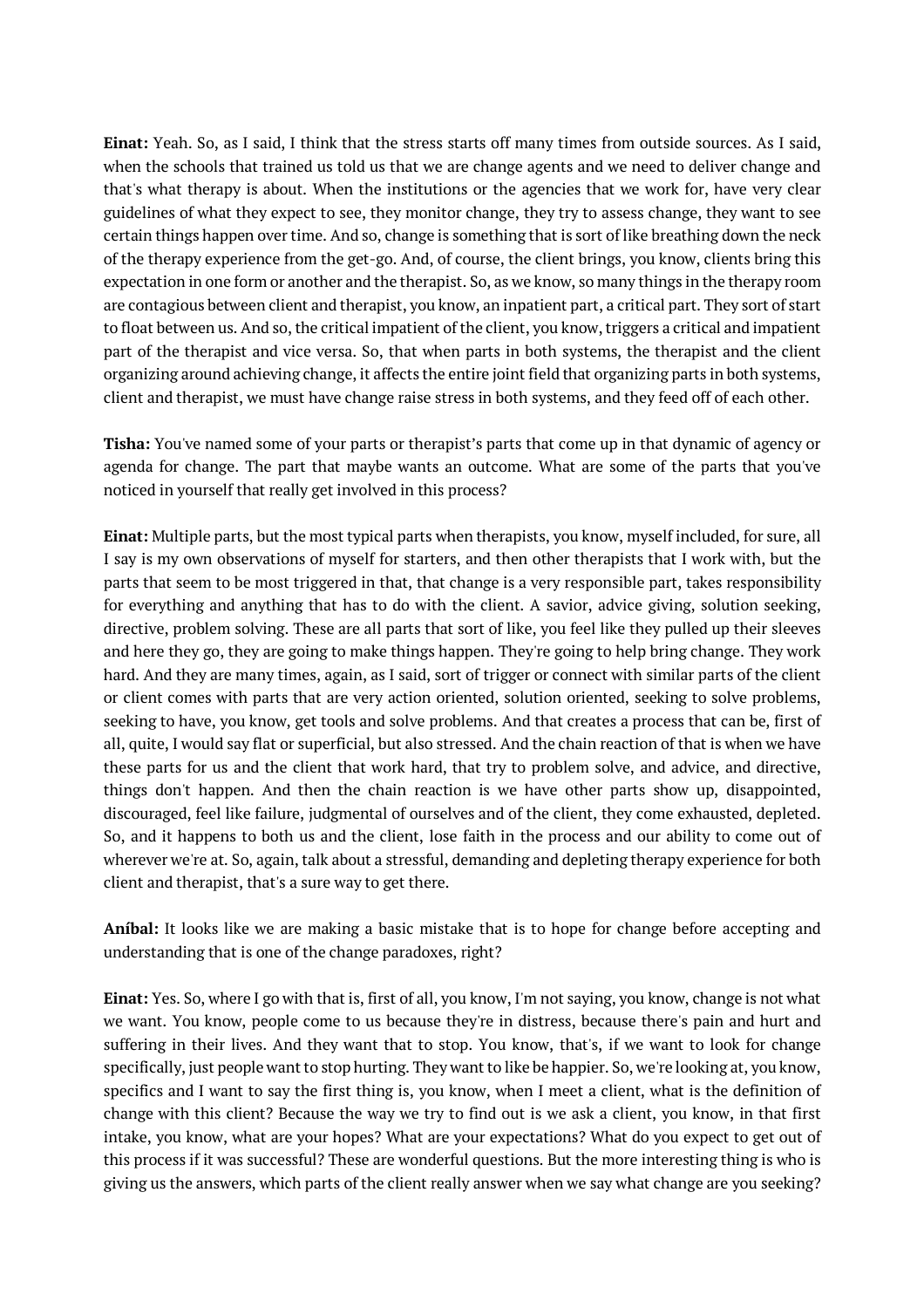So, I can have a person come in and I will say, you know, what are you looking for? What change, you know, what would be successful, successful therapy session or therapy process for you? And they would say, I want to be able to get a better job, make a career change. I want to be able to find a relationship. I want to be able to leave a relationship. Kinds of things, you know, that people come with it to us. But many times, you know, if we're even able to achieve these changes, this is not what this person really needs. Parts of them tell them, that's what you need. If you only were able to make a career change, get a promotion, get a degree, you'd be happier, and all your problems be solved. If you were just able to get a relationship, then you'd be happy. And that's not necessarily what is the, what's the real change that this person needs in order to get where they want to get in life. Stop on the way it might not even be the right thing for them. But some parts think that it is, they come to therapy wanting that change. And that doesn't necessarily, you know, that's not necessarily what's going to happen. Again, and maybe the change they are looking for is further away in other intermediate, interim changes need to happen first before they can get there. So, the whole notion of how do you conceptualize and define change for each client at each given time it's not so simple. Really requires deeper exploration.

# **Aníbal:** Usually managers are the ones who book the sessions, right?

**Einat:** Many times, it's managers who book the session and have an agenda. We know that they do. That's what they're there for, have an agenda about what this person needs to change in their lives, and they want to go there, and it may not necessarily be what this person needs. They don't know that, they just try to collaborate, you know, these managers, and then we all get frustrated and depleted because either we can't get there because the rest of the system is not on board, it's not organic for the system or we get there just to find, much to our dismay, that that didn't bring any of the joy, satisfaction, relaxation, and the good things that were supposed to come with this desire to change.

# **Aníbal:** Beautiful.

**Tisha:** How do you use your own parts in the room in the process as a metric of understanding that deeper change that is calling? Is it about Self-reflection? Is it about deeper connection with the client? How do you get there essentially?

**Einat:** So, this is a great question, because I think it kind of leads me to the next thing that I actually want to say that because I said, okay, so I just said that we can't really trust the managers who say, this is the change I want as our guides to navigate the route. Okay. So, how will we navigate here? Where are we going? And, for me, I like to just sit there very humbly. I listen, you know, when I hear clients say, this is what I want to see change and all that. Because these things are here, they're there in the field, of course, the managers and the parts that say that. But I am, you know, for me, I am really trying to be very mindful of those parts in me that won't jump on that bandwagon and say, okay, all right, good, good, that's what we got, you know, you want to go there? We're going there. Let me help you out. I'm a trained professional. I can help you go there. I'm really trying to sit quietly with my system and say, I don't know anything. I don't know anything about what this person really needs. Maybe they know what they don't know that they know or the parts that say they know, maybe they don't know what they don't know. So, I'm sitting and saying, I don't know anything and I'm just here to connect with this person to get to know them, to establish a relationship and from this relationship the wisdom will come, the knowledge will come from both of us because I feel that when we are looking to accomplish a certain change for a client, we become outcome focused and not client focused. And I think it's really big. It's a big shift when you sit with the client and you and the client are outcome focused where it's so much better, I think when we,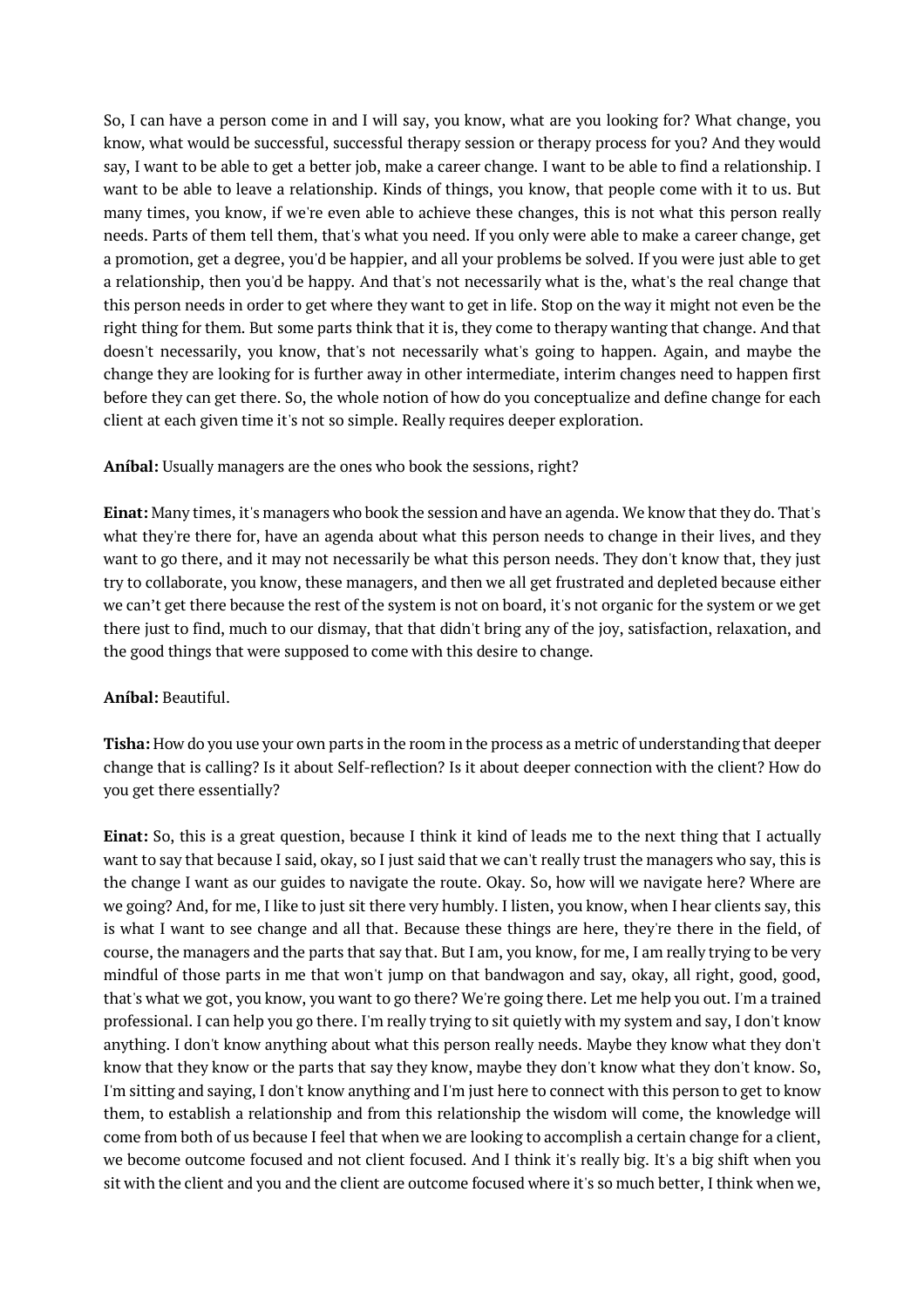the therapist can be client-focused, I am interested in everything about you and the entirety of your personhood, your life, your being, and from establishing relationship with that gestalt of you, all of you, things can emerge. And the main thing that I would love to see emerging is a safe, respectful, compassionate, Self-energy field relationship. From that everything can open up. So, for me, if I need to name an agenda, if you would like, because we always say, well, IFS, you know, Self has no agenda. So, this agendaless agenda is let's just be in, let's just be in a relationship. And let's just see when we create the safe space, Self-lead relationship, Self-presence, Self-energy, what can come out. Because, I can have this relationship with my client and create that space for us. Client can then create that space internally with their parts, then the Self to part relationship reveals the truth about what each part needs in terms of change, in terms of care, in terms of growth, in terms of healing. Change is a big word. A lot comes into it. Again, sometimes it's an acknowledgement, not the big change. And a client can relate to a part that up until now was deemed bad, negative, hurtful, destructive, and a client can really from Self connect now with this part in a way that is appreciating, validating, including. That's a big change. Most people don't come to therapy naming that as a desired change, they don't even know it's possible. They don't even know that it's an essential step, making really long-term deep, sustainable changes. So, the relationship is what reveals the path, the path to change, whatever change means for each part in the system. Then for all of them together.

**Aníbal:** Beautiful. Einat, this tyranny of change that you are speaking for also applies to the therapist because many therapists also want to change themselves. And we are wounded healers, right? On one hand, we need awareness of our own burdens in order to become capable of understanding others' burdens, right? So, do we need unburdened therapists or what do we need?

**Einat:** Yeah, I mean, I guess, you know, if we can be unburdened and if we can be, in our own system with more Self-energy, with more harmony, which of course is good for us and is good for our clients. I see though, I mean, when you said how, when you noted how therapists pursue change, what came to me is the incredible, I don't even know how to name that thing, but the incredible breathless race for learning. And what I see around me is that we are now, of course, in this digital age, we are bombarded with seminars, workshops, conferences. I mean, it's, you know, what happens in my email inbox is just crazy every day. I mean, I could spend my whole life, every minute of my life, learning, online in a webinar, in a zoom teaching, I mean, reading books, listening to books, it's mind boggling. And I see how triggering it is for many therapists, because there's so much. And so, it's like walking into a huge bookstore that used to happen at a world of bookstore, feeling like, oh my gosh, I will never be able to read all these books.

# **Aníbal:** What am I missing?

**Einat:** Exactly. And for therapists, it's like, it's this race to be better, you know, am I good enough? Did I take enough seminars about trauma? Do I know enough about attachment? Have I learned enough, you know, how to work with exiles? And it's constantly this breathless doubting, am I enough? Have I learned enough? And it's constant. There's so much offering. And I feel that when parts go there and there are people that, you know, we're in IFS training and they say how exhausted they are because they just finished, you know, an EMDR training or an EFT training, or they're in the middle of one, they're doing it simultaneously. I'm thinking, oh my gosh, you know, how are you taking care of yourself? How are you allowing the learning to even sink in really fully deeply when you have so much of it? So, I feel that that is one of the burdens of therapists. You know, the race to be better, to learn more, learn more, which really doesn't allow you to be in a relationship with yourself. Which again, to me, that's where the magic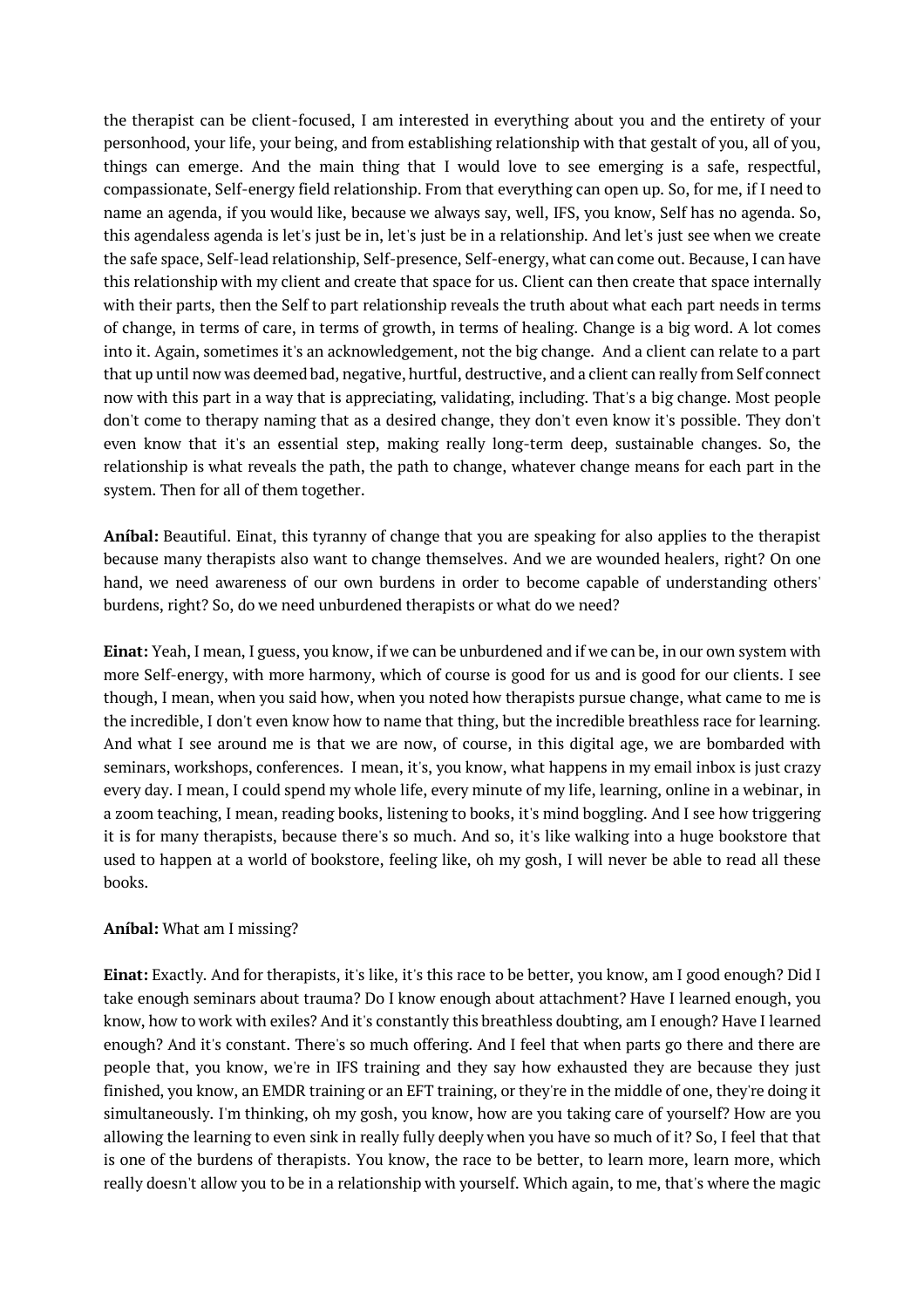is. It also, it's a distraction. You constantly are in a learning posture. You're using your learning parts all the time. And that many times just removes you and distances you from you. We think, oh, now I'm better because I know more, because I've been to this workshop and been to this training, it doesn't make you a better therapist actually. What I think makes people better therapists is when they have a good relationship with as many parts inside themselves as possible. When they really know that internal terrain, they can offer something so safe, accepting, and comfortable for their clients.

**Aníbal:** Beautiful. Yes. Sounds like an extension of this change tyranny that you were talking. We need to know more in order to be able to change. Yes.

**Einat:** I need to change, you know, the body of my knowledge or the level of my expertise in order to be better and better and better. I mean, again, it's another outcome focused experience rather than person focused. In this case, the person is the therapist, ourselves, we need to care for that.

**Aníbal:** Einat, our profession, according to many in our field can be a burden and a privilege. Clinical psychologists look back on their lives work and when asked to reflect on their life's work, a recurring theme in the therapist's comments was that it had been a privilege, a humbling experience to come so close to other people's lives, witnessed their pain and suffering, see their remarkable ability to cope. However, many also describes the burden of feeling so much responsibility for clients and being exposed to so much suffering. They said that age and experience had made them more sensitive. And there was an accumulating effect of sorrowful things over the course of a career. Do you want to comment on this? Does it resonate with your own experience?

**Einat:** Yeah. Yeah. I'm tracking actually, curiously, how is the daily proximity to human suffering? How is it impacting me, and has it changed? You know, what was it like when I was in the more early years of being a therapist? How is it now? Wondering how it's going to continue to be? I find that there's so many other things that impact us just because we are full human beings and we don't just live in the therapy room. I think that when I became a mother that affected much of my sensitivity to suffering, all of a sudden I was more able to see the child in each person, their childhood experiences became real to me because I had real children in my house that I was caring for. I now have elderly parents who thank God are doing well, but they are, they are forced to grapple with all the issues of old age, a lot of loss, a lot of fear, fragility, powerlessness. And so, I am, I find myself being more sensitive to those aspects, you know, to aging people, to that fragility, physical fragility and vulnerability. So, I find that our sensitivities are very much kind of impacted by where we're at in our lives. You know, when I became an empty nester and I was kind of more focused, you know, more sensitive to those issues. But I think that the biggest change that I see for me and it ties into what I said earlier. I know now that I am not responsible for my clients journey. I join them, and I try to bring into whatever space we share, all the qualities that can be beneficial for them. Again, qualities of Self, compassion, curiosity, courage, care, connectedness, calm clarity. I also love the P words. You know, perspective, one of my favorites, and patience, so important. So, I join their journey and I try to bring all these things to our joint space. I am not responsible for their success, whatever success means for them. I am not responsible for their journey to end up being good, successful one. I so rejoice when these good things happen. I marvel and I celebrate, and I feel so deeply and humbly grateful when people feel that they came to a good place in their lives, thanks to therapy, but thanks to other things as well, I'm happy for them, happy for us, but it's not my doing, so it's not my responsibility. It's when we feel responsible for our client's happiness and success, we forget how powerful they are, they have Self inside themselves, they have other resources. There are healing powers in the world for all of us. We, you know, maybe I can channel some, but it's not all up to me. So, when I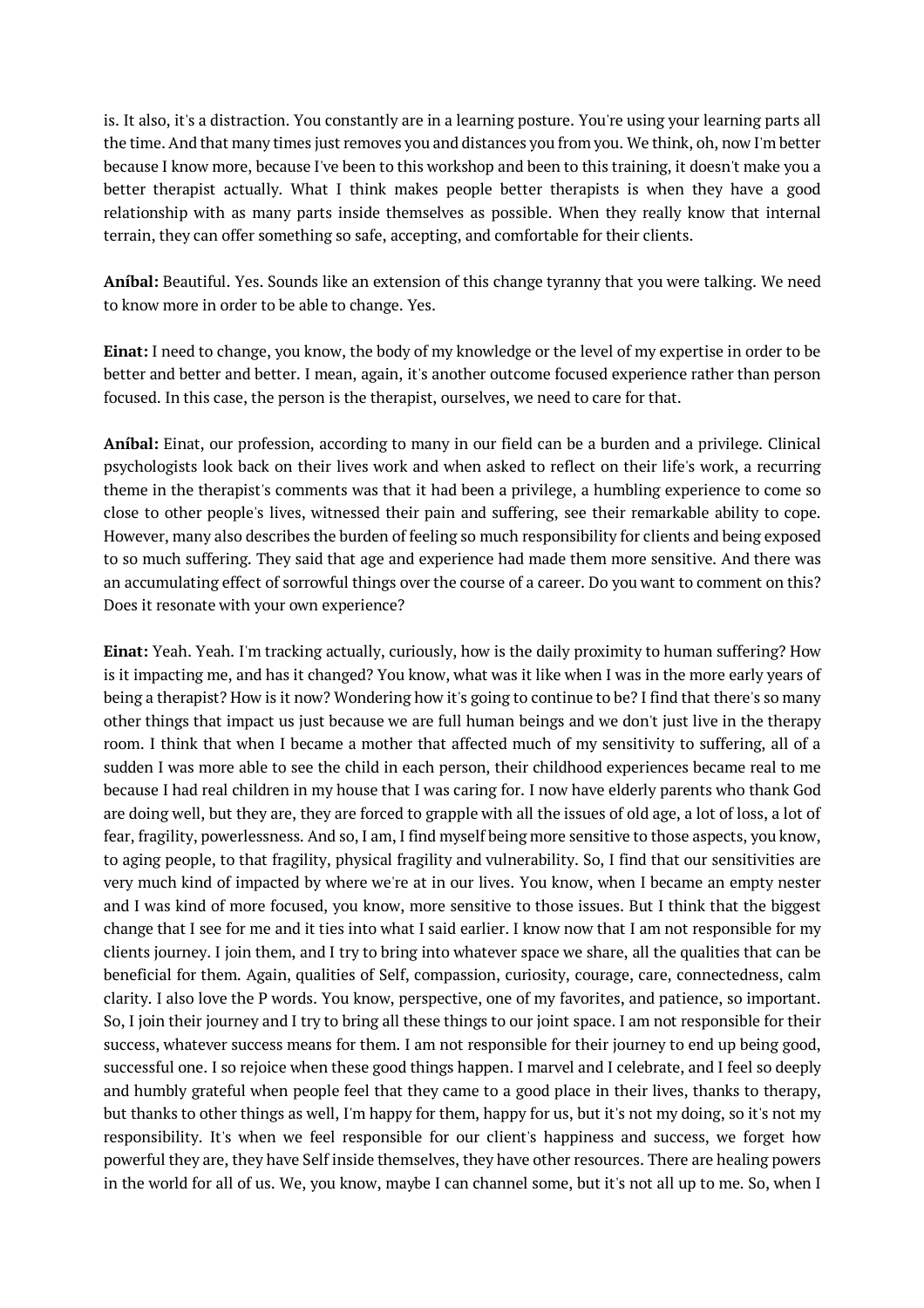stopped taking responsibility for everything that went on like that, it made it much easier for me to be really present for the suffering. I think that in the early years, it was hard for me to be present with the suffering because immediately I had parts that say, do something, the person is suffering. They came to you, they sit in your office, you must do something, you must stop it, you must make it better. And I became breathless inside of me. And all these parts that we named need earlier, just rushed into like take responsibility, give some advice, try this, try that. You know, and when I no longer believe that I can and need to change their lives, I can be so much more present with them where they're at. And then together, we find the path, whatever the path is, wherever it goes, that is the path of this person. Sometimes the path takes us a little bit to even a darker place, so we can be together, but then find a track like, you know, that leads us to a lighter place, but just to be with them and walk this path with them, as the path unfold, is the biggest gift we can give people. And it's very empowering when we are not trying to take over, which is or indicates subtext I know better, you don't know enough, you can't do it by yourself. I'm here to save you, help you, tell you. When we don't do that, it's very empowering. It's kind of like saying, you know, Hey, you and I, we're in this together. And you know what you need to know, and you're going to guide, I'm here with you and we're kind of guiding together in different ways. It's a joining that makes it so it's not all my job. And because it's not all my responsibility I can be present for the suffering in a much more compassionate, open and... I think then helpful...

### **Aníbal:** Sounds like a wonderful relief.

**Tisha:** I appreciate that so much, especially what you said about when our responsible parts are able to step back, we empower our clients by realizing how much Self they have, how much power they have. I'm curious about some of the systems, some of the underlying systems that made us as a field, so outcome oriented, you know, I think about insurance companies, I think about our graduate school programs. I think about everything that predicated how the world of psychology is shifting a little bit more towards this open IFS model, but, you know, CBT is really about change. Do you perceive any systemic ways of addressing how much outcome focus there is in our field, in our trainings, and in our graduate school?

**Einat:** This is such a big notion because I think the Western world is all about outcome. Now, how we define success and failure, you know, how people chart the course of their lives, you know, they want to achieve this and then this, and then that. So, it's, you know, I think that systems, the education systems that are involved with therapy and psychology aren't different in that way. They are just kind of reflecting the spirit of our society or Western world. I think IFS, IFS took a long time before it was as known and as welcomed as it is today, because I think it that's exactly what is was going against, that it wasn't outcome oriented in this way. I mean, obviously I don't want it to sound like we don't care about our clients feeling better. Of course, we do. That's, why we're there. We're there to help reduce suffering and bring more, you know, wellbeing to our clients, but the route to get there and how you define change is so limiting and again, as I said, oppressive, unless you leave this real open exploration with the client, each session. And that also, you know, I know that when I was a beginner therapist, it was important to my parts that the client will leave the session, each session feeling a little better than they walked in. You know, how they would walk in really cloudy or sad or depressed or worried or angry. And it was so gratifying for my parts when they left and they would say, you know, with the hand on the door handle, I feel so much better. This was so helpful. I feel better, or I feel even a little better. I was like, oh, good, you feel better. I helped them. And truly, I mean, it's lovely. It's great. But truly in the big picture, do they feel better because we did something that is tangible that we can say, oh, we solved the problem. We found the way we cracked, you know, the enigma or because I was just there with them in a human way and they felt really seen, sensed, heard, felt. They were given safe space to explore themselves with, again,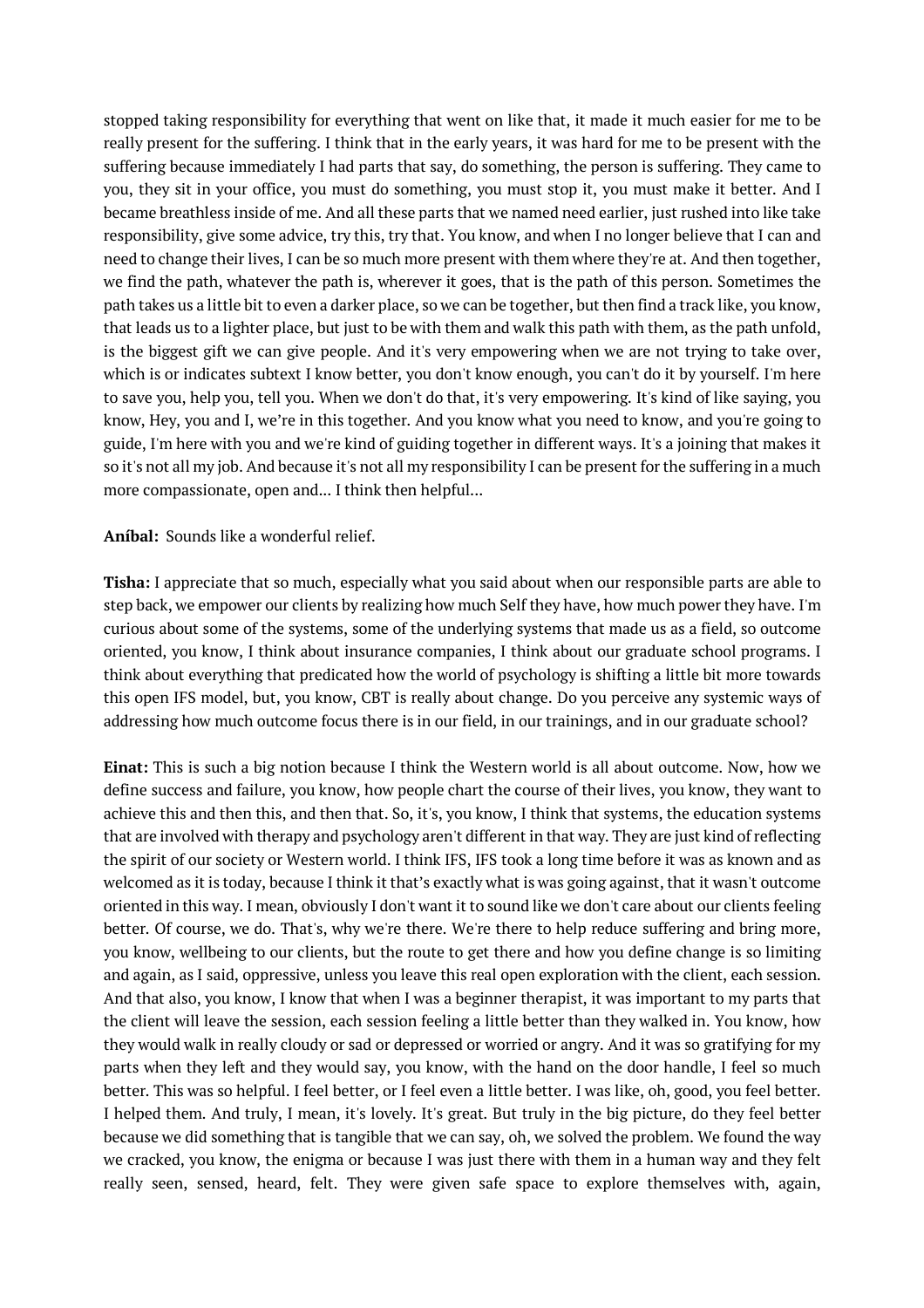compassion, curiosity, rather than judgment or fear. What made them feel better? And, more interestingly, when they don't feel better, is it bad? Where have we gone? You know, why don't they feel better? Is it again because I failed to be there or because we actually went to some very meaningful places where you don't necessarily feel better, but you are so on your way to where you need to go. You're on your way to an exile that has been waiting for decades for you to come and heal. And you don't feel better because you already sense the pain that is in that place. But once you get there, you can heal that exile and you can be in such a different place inside yourself. So, is it good or bad that you don't feel better at the end of the session? Maybe is really good because we are really going somewhere so important. So, it's so hard to be outcome oriented, you know, in this field with this concept. I would love people, more and more people to have IFS available to them in their teaching, just to allow the focus on relationship, which is not an outcome. It's a process. It's an experience rather than, you know, necessarily achieve this, achieve that and anything else.

Also, I want to share that I'm now involved in this project of, we call it like IFS in everyday life, which I'm doing with people who do IFS in Korea. And it just to allow people again, everyday people, not therapists, to start looking at their lives at their relationships, careers, everything, not through the lens of the outcome that they need to achieve, but through their experience in the process and the joining. That is a huge shift for people, that is a huge change, you know. Here I'm using the word change in a way that is soft, just to allow people to shift from being so outcome focused and outcome oriented, to being much more process, joining, and relationship oriented.

**Tisha:** I just have a brief example to share about earlier this week. I have a client who I worked with for many years, wonderful with the IFS model, but they, they just, they had a conversation with their anxiety part that they had never, they'd never gotten to that conversation before with the depth and just kind of the truth and authenticity that happened this week. And it was, it was just beautiful to witness. Here's my connection to this part of me that, that I otherwise would have wanted to get rid of. It's important as I can somehow live with it and be with it now, knowing it better. You know, it's just a simple example, but it makes, makes life more acceptable to say, oh, I can have this part that feels so uncomfortable sometimes.

**Einat:** Yes. And it's, so these things are really transformational. That's before you go into exile, unburdening and trauma resolution, it's just, just, you know, creating this relationship. I want to also maybe name another pitfall of people who are new to IFS maybe. And I see it a lot in the level one trainings, and I speak about it a lot. How the, again, the outcome-oriented tendencies go into the IFS model, because what I see happen many times is, you know, people learn, you know, in level one, people learn about parts and Self and they realize just how magnificent Self is and we want Self to be the leader and all that. Then starts, I call it the race for Self. People start to be constantly worried about am I in Self? Is this Self? Is this Self like? Is this enough Self? Is this not enough Self? Are you in Self? Am I more in Self? Am I less in Self? So, Self becomes an outcome. You know, achieving Self becomes, you know, an outcome that we start to, you know, try to reach for. And the pursuit of Self is done by parts. The more you pursue Self, the more parts are engaged in the race for Self. The more it becomes an outcome, something to achieve, to arrive at. The more is that, the less Self it is because the pursuit of Self is done by parts. And if Self is an outcome that you think you need to achieve, you are not there. It's really a sense of, you know, it's there for you, just be with your parts, just be your parts, be with your parts. If you can be with your parts, you know, again, with curiosity, compassion, acceptance, you know, you are in Self here, you have achieved it. You don't have to work at it. But it's really something to constantly remind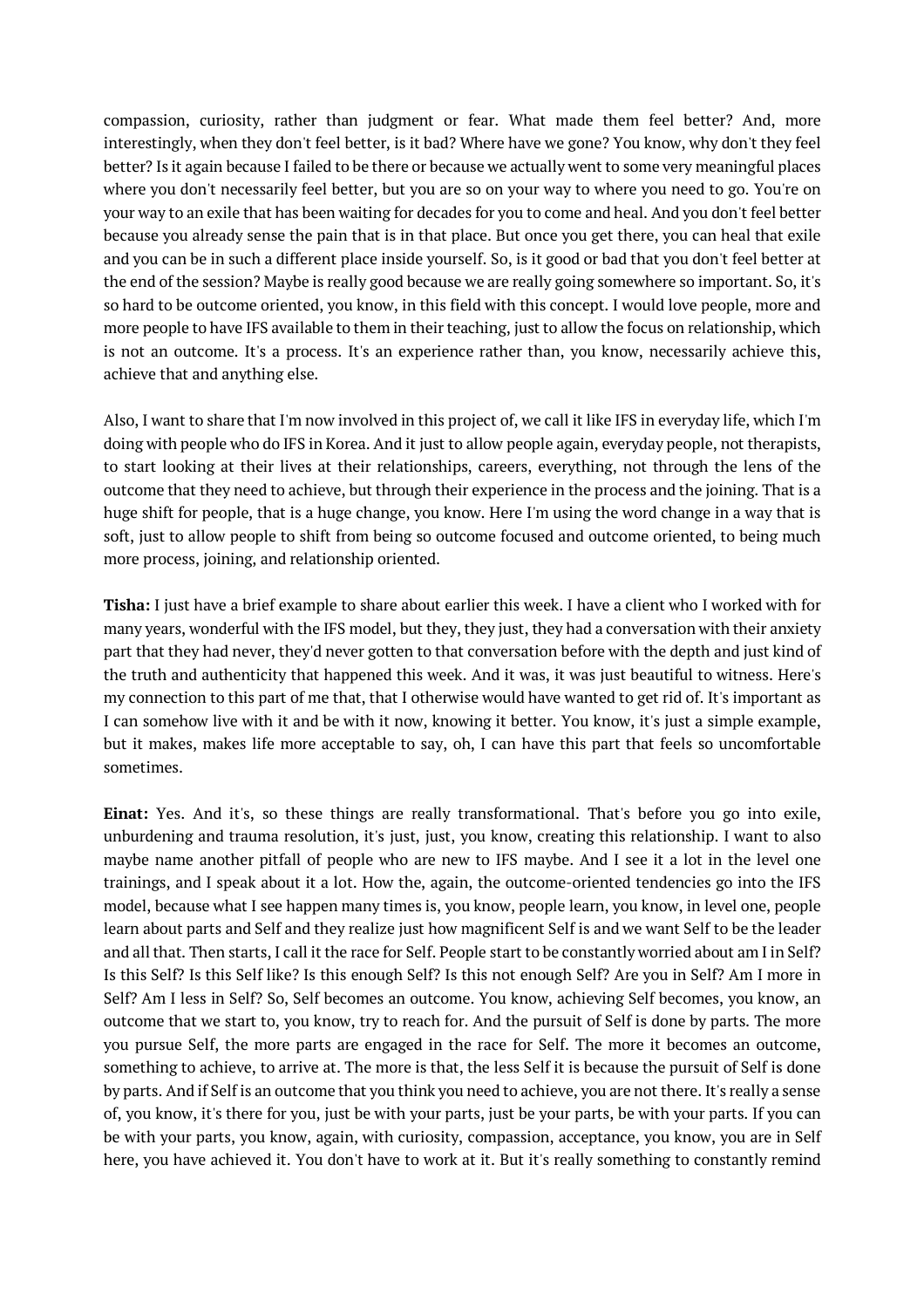people. Don't worry about Self. It's not a goal. It's not an assignment. It's not something to accomplish. It's just be with your parts, Self Is there.

**Aníbal:** Einat, Mariel Pastor created an unburden Mandala for us. Could we also create an unburdened therapist map helping us to become more balanced and accepting then outcome oriented?

**Einat:** Oh, wouldn't that be great? All right. I'm going to think of it.

**Aníbal:** What are your recommendations, Einat, for a balanced, accepting, non-outcome-oriented therapist?

**Einat:** Okay. The first thing that came to my mind is really to recommend for all therapists to be in therapy. It's just, just because I think we too need this relationship, this therapeutic relationship. It really is a relationship focused on the relationship, the relationship being, being the thing, rather than a certain outcome in mind.If we can be with another therapist in this kind of a relationship, then we are continuing to get to know ourselves and to establish this magical Self to part relationship with many parts in our system as possible. When we can do that, then we can offer a similar thing to our clients. So, when we do that, when we do our work and, again, some people do it, you know, with a therapist, but of course, you know, some people do it with peers that they exchange, you know, just work with each other in a way that is wonderful and very productive. So, I think as long as we have a way of doing it, just continuing to work with our systems and always paying attention to the parts that kind of get triggered with in therapy, like wanting to save and problem solve and provide change. And, you know, and it's an ongoing thing. I mean, I am not, of course in any way, shape or form beyond that, you know. When clients sit in our office and says, I've been here for six months and nothing's happening for me, nothing is changing. I don't see any change. I feel stuck. That's very triggering for us. That's difficult for us. This is when I would really try to not get triggered and activated into defending, apologizing, explaining, doing, yes, but yes. Just to really try to connect and understand the parts who say that because it's never true. I found it to be never true. If someone is in therapy for six months and they have a relationship, building a relationship with a therapist, it's not true that nothing happened and everything's stuck, some parts that had certain agendas and they already thought that in six months I would have been, you know, already enrolled in school on my way to get my degree and outside of my parents' home and renting my own place. And they had a whole plan. Those parts may think, oh, well, I'm not there, but if you look in other realms in other dimension of this person being, you will see the changes that have occurred during these six months. So, I'm always curious, what are the parts that say, nothing has happened? I'm stuck, we're stuck. And what were they wanting to see? What aren't they seeing and then to try and look at the relationship that have been or created. So, I think if we can maintain our curiosity, and as I said, we do our own work and we constantly bring to supervision or to therapy the clients that trigger us, the parts of clients that pull us into this this way. And again, our parts are constantly on board with this. You know, when you ask, I do a lot of supervision for therapists, so, when I listen to them and I hear the clients that trigger them, you know, clients [inaudible] in many different ways, but one of the most common things is the clients who trigger us are clients who don't show change, they don't get better. We love the clients that we can totally see the impact of our therapy on them. The clients that tell us, oh my gosh, so much in my life has changed and improved since I'm with you. We love those clients. We don't often bring those too...

**Aníbal:** We also feel powerful.